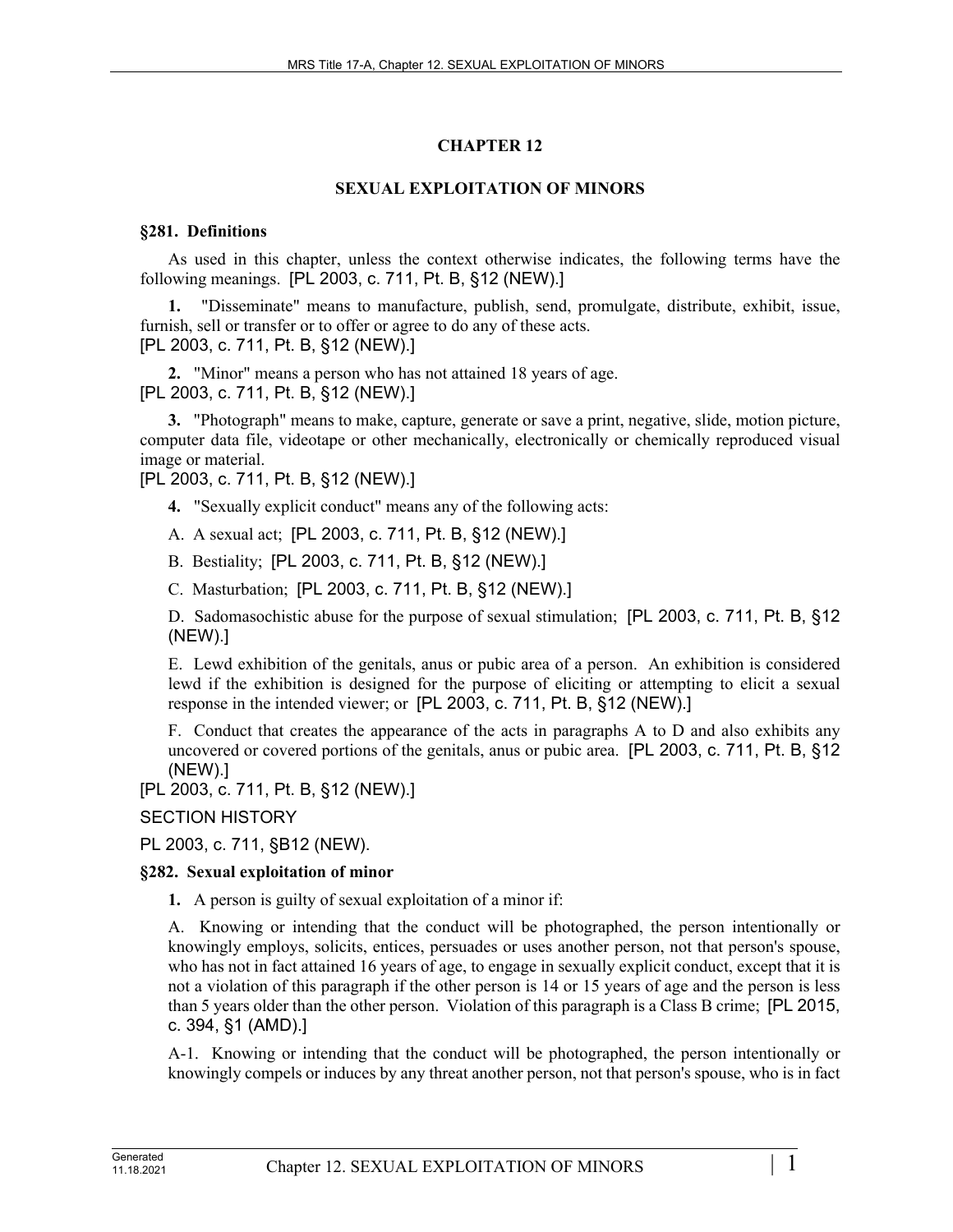a minor, to engage in sexually explicit conduct. Violation of this paragraph is a Class B crime; [PL 2015, c. 394, §1 (NEW).]

B. The person violates paragraph A or A-1 and, at the time of the offense, the person has one or more prior convictions under this section or for engaging in substantially similar conduct to that contained in this section in another jurisdiction. Violation of this paragraph is a Class A crime; [PL 2015, c. 394, §1 (AMD).]

C. The person violates paragraph A or A-1 and the minor has not in fact attained 12 years of age. Violation of this paragraph is a Class A crime; [PL 2015, c. 394, §1 (AMD).]

D. Being a parent, legal guardian or other person having care or custody of another person who has not in fact attained 16 years of age, that person knowingly or intentionally permits that person who has not in fact attained 16 years of age to engage in sexually explicit conduct, knowing or intending that the conduct will be photographed. Violation of this paragraph is a Class B crime; [PL 2015, c. 394, §1 (AMD).]

E. The person violates paragraph D and, at the time of the offense, the person has one or more prior convictions under this section or for engaging in substantially similar conduct to that contained in this section in another jurisdiction. Violation of this paragraph is a Class A crime; or [PL 2007, c. 476, §5 (AMD).]

F. The person violates paragraph D and the minor has not in fact attained 12 years of age. Violation of this paragraph is a Class A crime. [PL 2003, c. 711, Pt. B, §12 (NEW).]

[PL 2015, c. 394, §1 (AMD).]

**2.** The following mandatory minimum terms of imprisonment apply to sexual exploitation of a minor.

A. A court shall impose upon a person convicted under subsection 1, paragraph A, A-1 or D a sentencing alternative involving a term of imprisonment of at least 5 years. [PL 2015, c. 394, §2 (AMD).]

B. A court shall impose upon a person convicted under subsection 1, paragraph B or E a sentencing alternative involving a term of imprisonment of at least 10 years. [PL 2003, c. 711, Pt. B, §12 (NEW).]

The court may not suspend a minimum term of imprisonment imposed under this section unless it sets forth in detail, in writing, the reasons for suspending the sentence. The court shall consider the nature and circumstances of the crime, the physical and mental well-being of the minor and the history and character of the defendant and may only suspend the minimum term if the court is of the opinion that the exceptional features of the case justify the imposition of another sentence. Section 9‑A governs the use of prior convictions when determining a sentence.

[PL 2015, c. 394, §2 (AMD).]

**3. Aggravating sentencing factor of victim under 12 years of age.** If the State pleads and proves that a crime under this section was committed against an individual who had not attained 12 years of age, the court, in determining the appropriate sentence, shall treat the age of the victim as an aggravating sentencing factor.

[PL 2019, c. 113, Pt. B, §15 (NEW).]

SECTION HISTORY

PL 2003, c. 711, §B12 (NEW). PL 2007, c. 476, §§4, 5 (AMD). PL 2015, c. 394, §§1, 2 (AMD). PL 2019, c. 113, Pt. B, §15 (AMD).

## **§283. Dissemination of sexually explicit material**

**1.** A person is guilty of dissemination of sexually explicit material if: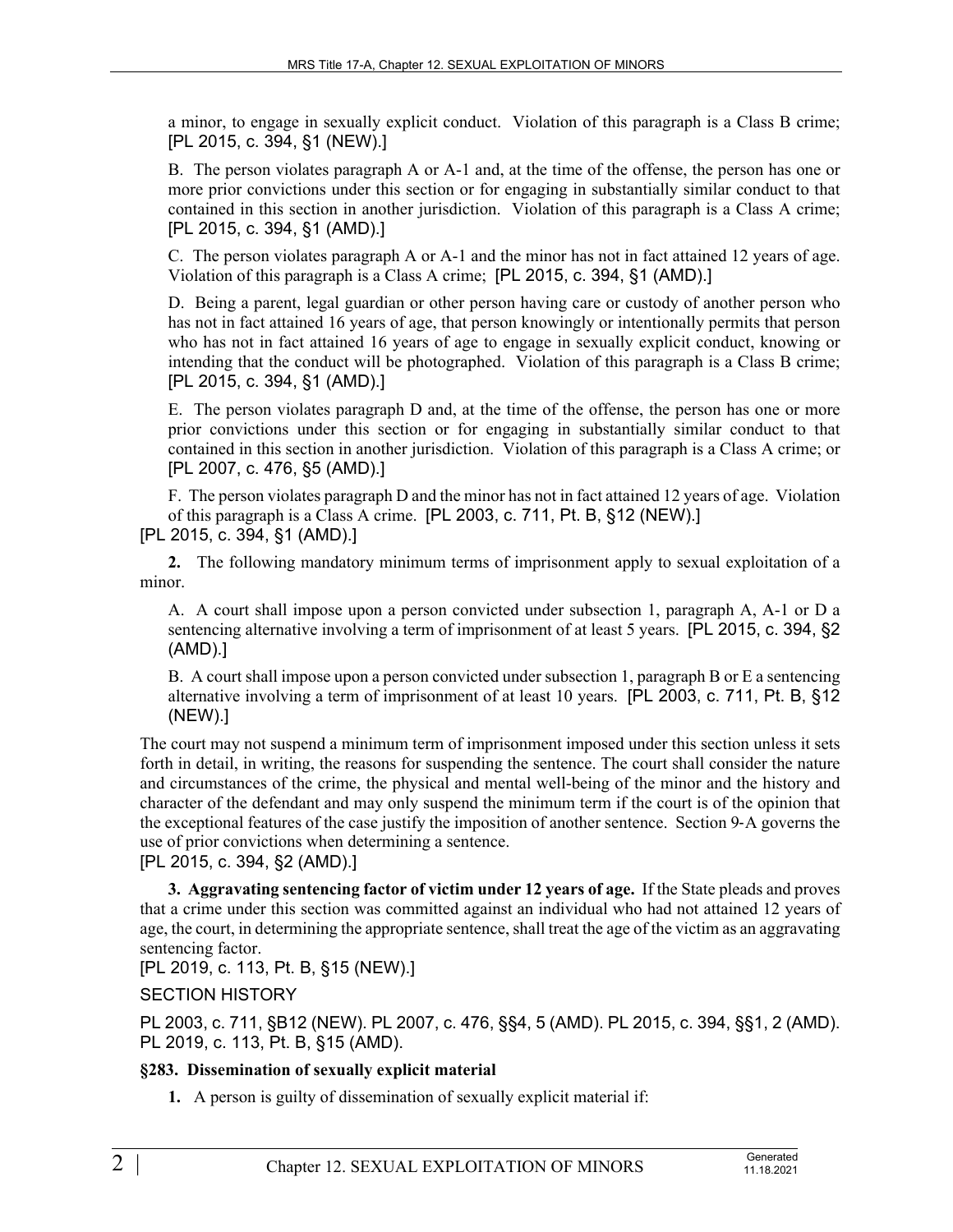A. The person intentionally or knowingly disseminates or possesses with intent to disseminate any book, magazine, newspaper, print, negative, slide, motion picture, videotape, computer data file or other mechanically, electronically or chemically reproduced visual image or material that depicts any person who has not in fact attained 16 years of age who the person knows or has reason to know is a person under 16 years of age engaging in sexually explicit conduct, except that it is not a violation of this paragraph if the person depicted is 14 or 15 years of age and the person is less than 5 years older than the person depicted. Violation of this paragraph is a Class C crime; [PL 2015, c. 394, §3 (AMD).]

B. The person violates paragraph A and, at the time of the offense, has one or more prior convictions under this section or for engaging in substantially similar conduct to that contained in this section in another jurisdiction. Violation of this paragraph is a Class B crime; [PL 2007, c. 476, §6 (AMD).]

C. The person intentionally or knowingly disseminates or possesses with intent to disseminate any book, magazine, newspaper, print, negative, slide, motion picture, videotape, computer data file or other mechanically, electronically or chemically reproduced visual image or material that depicts any minor who is less than 12 years of age who the person knows or has reason to know is a minor less than 12 years of age engaging in sexually explicit conduct. Violation of this paragraph is a Class B crime; or [PL 2003, c. 711, Pt. B, §12 (NEW).]

D. The person violates paragraph C and, at the time of the offense, has one or more prior convictions under this section or for engaging in substantially similar conduct to that contained in this section in another jurisdiction. Violation of this paragraph is a Class A crime. [PL 2007, c. 476, §7 (AMD).]

Section 9-A governs the use of prior convictions when determining a sentence. [PL 2015, c. 394, §3 (AMD).]

**2.** For the purposes of this section, possession of 10 or more copies of any of the materials as described in subsection 1 gives rise to a permissible inference under the Maine Rules of Evidence, Rule 303 that the person possesses those items with intent to disseminate.

[PL 2003, c. 711, Pt. B, §12 (NEW).]

**3.** For purposes of this section, any element of age of the person depicted means the age of the person at the time the sexually explicit conduct occurred, not the age of the person depicted at the time of dissemination or possession of the sexually explicit visual image or material.

[PL 2009, c. 608, §3 (NEW).]

SECTION HISTORY

PL 2003, c. 711, §B12 (NEW). PL 2007, c. 476, §§6, 7 (AMD). PL 2009, c. 608, §3 (AMD). PL 2015, c. 394, §3 (AMD).

# **§284. Possession of sexually explicit material**

**1.** A person is guilty of possession of sexually explicit material if that person:

A. Intentionally or knowingly transports, exhibits, purchases, possesses or accesses with intent to view any book, magazine, newspaper, print, negative, slide, motion picture, computer data file, videotape or other mechanically, electronically or chemically reproduced visual image or material that the person knows or should know depicts another person engaging in sexually explicit conduct, and:

(1) The other person has not in fact attained 16 years of age; or

(2) The person knows or has reason to know that the other person has not attained 16 years of age.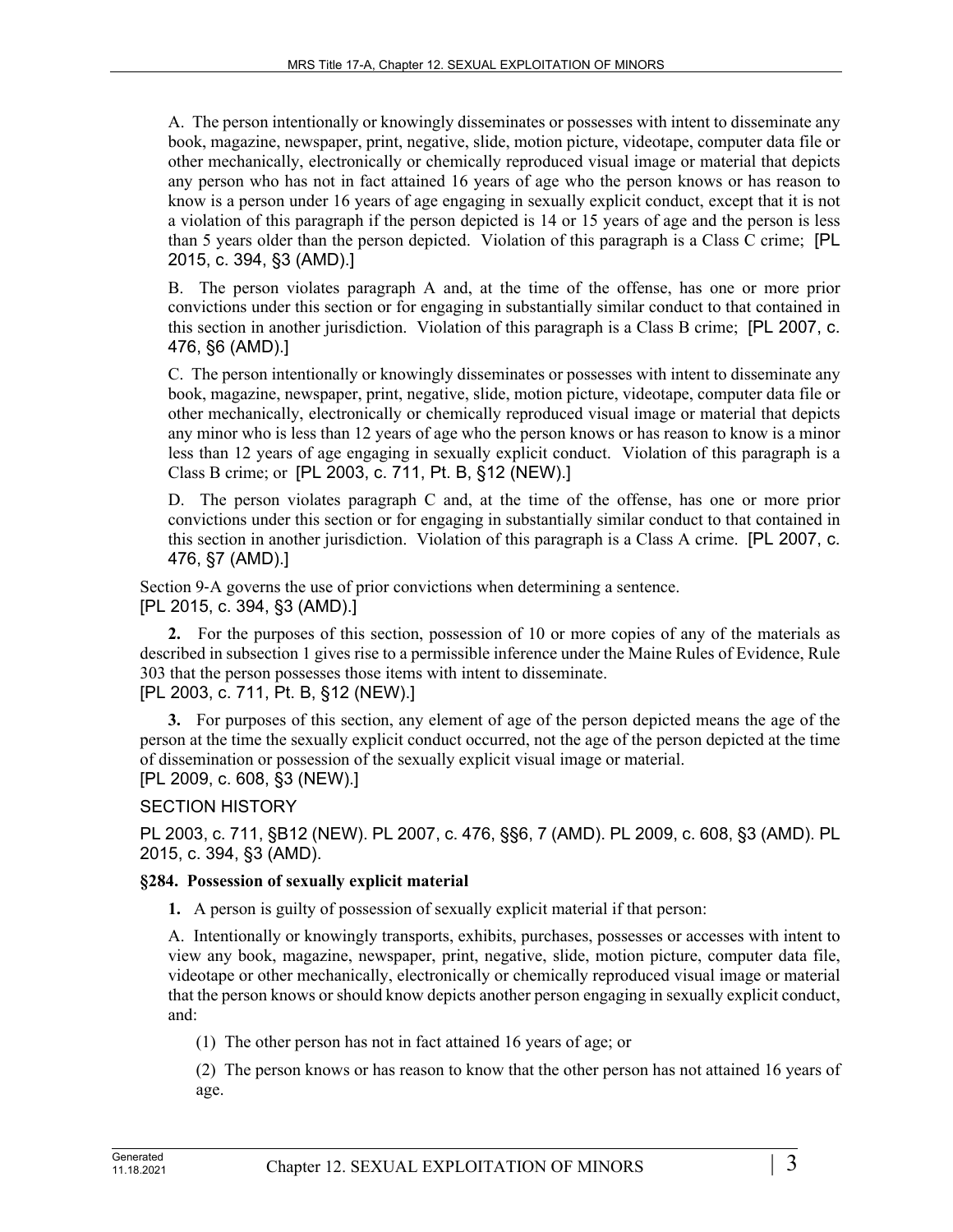It is not a violation of this paragraph if the person depicted is 14 or 15 years of age and the person is less than 5 years older than the person depicted.

Violation of this paragraph is a Class D crime; [PL 2015, c. 394, §4 (AMD).]

B. Violates paragraph A and, at the time of the offense, has one or more prior convictions under this section or for engaging in substantially similar conduct to that contained in this section in another jurisdiction. Violation of this paragraph is a Class C crime; [PL 2007, c. 476, §8 (AMD).]

C. Intentionally or knowingly transports, exhibits, purchases, possesses or accesses with intent to view any book, magazine, newspaper, print, negative, slide, motion picture, computer data file, videotape or other mechanically, electronically or chemically reproduced visual image or material that the person knows or should know depicts another person engaging in sexually explicit conduct, and:

(1) The other person has not in fact attained 12 years of age; or

(2) The person knows or has reason to know that the other person has not attained 12 years of age.

Violation of this paragraph is a Class C crime; or [PL 2011, c. 50, §2 (AMD).]

D. Violates paragraph C and, at the time of the offense, has one or more prior convictions under this section or for engaging in substantially similar conduct to that contained in this section in another jurisdiction. Violation of this paragraph is a Class B crime. [PL 2007, c. 476, §9 (AMD).]

Section 9-A governs the use of prior convictions when determining a sentence.

[PL 2015, c. 394, §4 (AMD).]

**2.** It is a defense to a prosecution under this section that the person depicted was the spouse of the person possessing the sexually explicit material at the time the material was produced. [PL 2003, c. 711, Pt. B, §12 (NEW).]

**3.** The age of the person depicted and that the person depicted is an actual person may be reasonably inferred from the depiction. Competent medical evidence or other expert testimony may be used to establish the age and authenticity of the person depicted. [PL 2005, c. 345, §2 (AMD).]

**4.** Any material that depicts a person who has not attained 16 years of age engaging in sexually explicit conduct is declared to be contraband and may be seized by the State. [PL 2005, c. 345, §2 (AMD).]

**5.** For purposes of this section, any element of age of the person depicted means the age of the person at the time the sexually explicit conduct occurred, not the age of the person depicted at the time of the transporting, exhibiting, purchasing, possession or accessing of the sexually explicit visual image or material.

[PL 2011, c. 464, §13 (AMD).]

### SECTION HISTORY

PL 2003, c. 711, §B12 (NEW). PL 2005, c. 345, §§1,2 (AMD). PL 2007, c. 476, §§8, 9 (AMD). PL 2009, c. 608, §4 (AMD). PL 2011, c. 50, §§1-3 (AMD). PL 2011, c. 464, §13 (AMD). PL 2015, c. 394, §4 (AMD).

### **§285. Forfeiture of equipment used to facilitate violations**

**1.** Upon a finding of guilt of any violation of this chapter, but prior to sentencing, an attorney for the State may, in writing, move the court for an order requiring the forfeiture to the State of any equipment, including computers, that may have facilitated the commission of the offense. Notice of